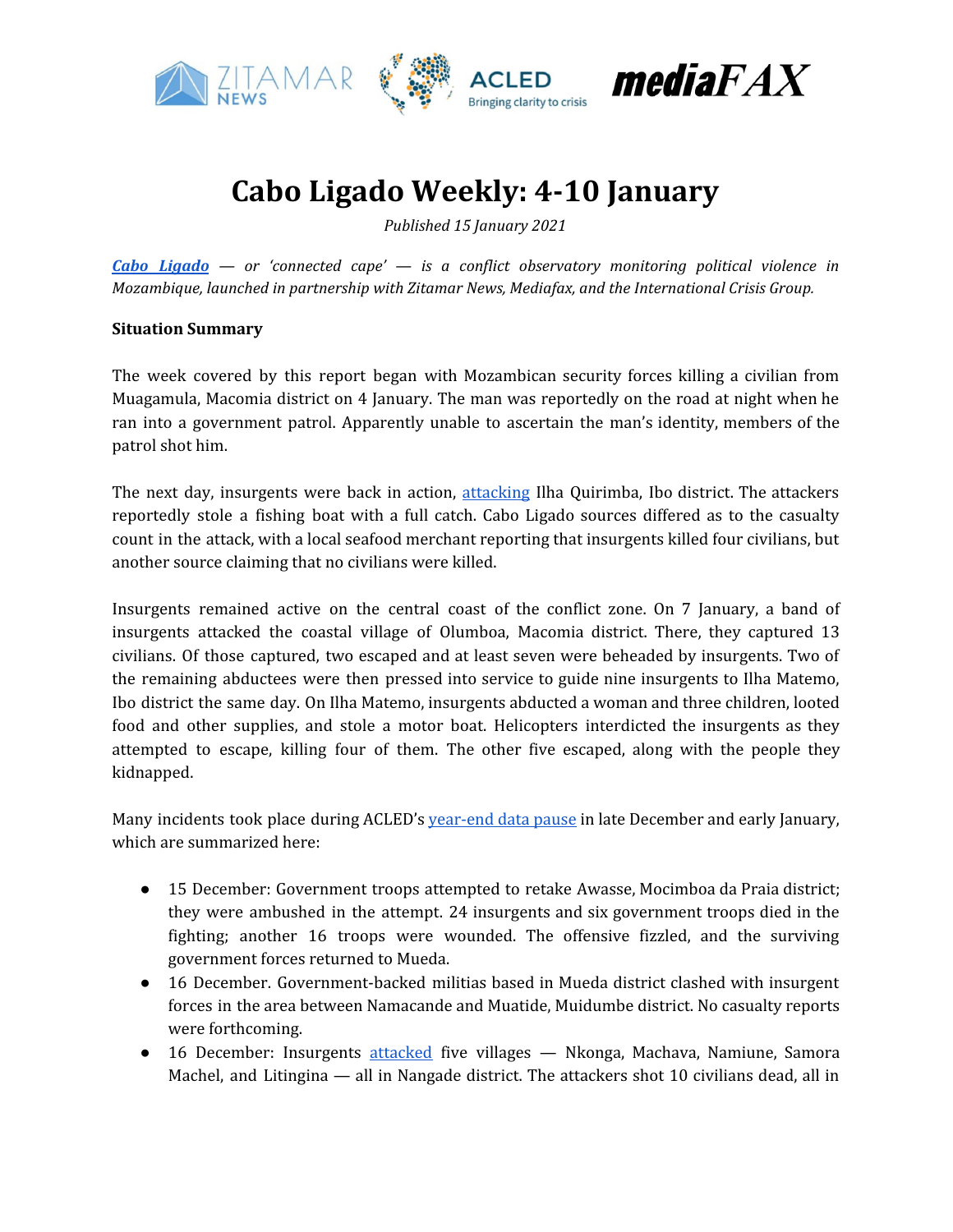Litingina. Namiune and Litingina had been targeted in [another](https://acleddata.com/2020/12/15/cabo-ligado-weekly-7-13-december-2020/) insurgent shooting spree four days earlier.

- 16 December: Insurgents shot up and **[burned](https://www.voaportugues.com/a/ataques-matam-10-pessoas-em-cabo-delgado/5703727.html)** five vehicles on the road between Nangade and Mueda. The destroyed vehicles included two repair vehicles working for a mobile phone provider, a minibus, a cargo truck, and a passenger vehicle. No casualties were reported.
- 20 December: In a displaced persons camp in Metuge, members of the security services attempted to [extort](https://cartamz.com/index.php/politica/item/6857-deslocados-maltratados-por-elementos-das-fds-por-nao-aceitar-extorsao) a man. When he refused to pay, they beat his father badly.
- 23 December: The government [claimed](https://clubofmozambique.com/news/mozambique-terrorists-driven-back-in-palma-district-aim-report-180776/) to have killed four insurgents and confiscated six firearms while defending Mute, Palma district from an insurgent attack. The government report was accompanied by photographs of bodies of alleged insurgents and captured weapons and materiel, which is outside the norm for government communication about the conflict. Insurgents did manage to burn homes and loot food in Mute, a fact that did not make the government report of the incident. The attack on Mute marked the beginning of a series of insurgent attacks on Palma district that drew ever nearer to the Total liquified natural gas project until, as discussed further below, Total evacuated the project on 2 January.
- 27 December: Insurgents struck the village of Saba Saba, Muidumbe district, killing five civilians and injuring others.
- 28 December: Insurgents attacked Olumbe, Palma district. They destroyed homes in the village and kidnapped an unknown number of civilians. According to one [report,](https://www.voaportugues.com/a/cabo-delgado-insurgentes-matam-cinco-pessoas-em-%C3%A1rea-pr%C3%B3xima-a-megaprojectos-de-palma/5717295.html) five civilians were shot dead in the attack. Insurgents remained in the town overnight.
- 29 December: Insurgents [attacked](https://zitamar.com/total-suspends-construction-at-mozambique-lng-as-fighting-reaches-project-perimeter/) Monjane, Palma district, which sits roughly five kilometers south of the Total liquified natural gas project. They stole food from the village.
- 29 December: Insurgents [ambushed](https://cartamz.com/index.php/politica/item/6910-total-previu-ataque-dos-insurgentes-a-1-de-janeiro) Mozambican military forces on the road north from Monjane in Palma district. Two soldiers and one insurgent died in the fight.
- 30 December: Insurgents returned to Olumbe in broad daylight. An unknown number of civilians were [kidnapped.](https://cartamz.com/index.php/politica/item/6910-total-previu-ataque-dos-insurgentes-a-1-de-janeiro)
- 1 January: A [firefight](https://zitamar.com/total-suspends-construction-at-mozambique-lng-as-fighting-reaches-project-perimeter/) took place in Quitunda, the resettlement village Total built adjacent to their project area. It is unclear if there were any casualties.
- 1 January: According to two sources, a firefight erupted in Quitupo, a village on land controlled by Total in Palma district, after two insurgents hiding in a house there attempted to ambush a government patrol. The two insurgents were killed. Other sources close to the situation dispute that report, saying that there was no incident at Quitupo.
- 2 January: Insurgents withdrawing from Quitunda in the early morning returned to Monjane, destroying several houses there.

There were also some reports without clear dates associated that came out during the year-end data pause. Pinnacle News [reported](https://pinnaclenews.net/insurgentes-causam-mais-mortes-nas-matas-de-chai-macomia/) that civilians around Chai, Macomia district found 12 bodies decapitated in the bush near the town. The discovery followed a 9 December insurgent raid that had been [thought](https://acleddata.com/2020/12/15/cabo-ligado-weekly-7-13-december-2020/) to not have resulted in any casualties. The pro-government website Noticias de Defesa carried a 25 December claim by Mozambican national police chief Bernardino Rafael that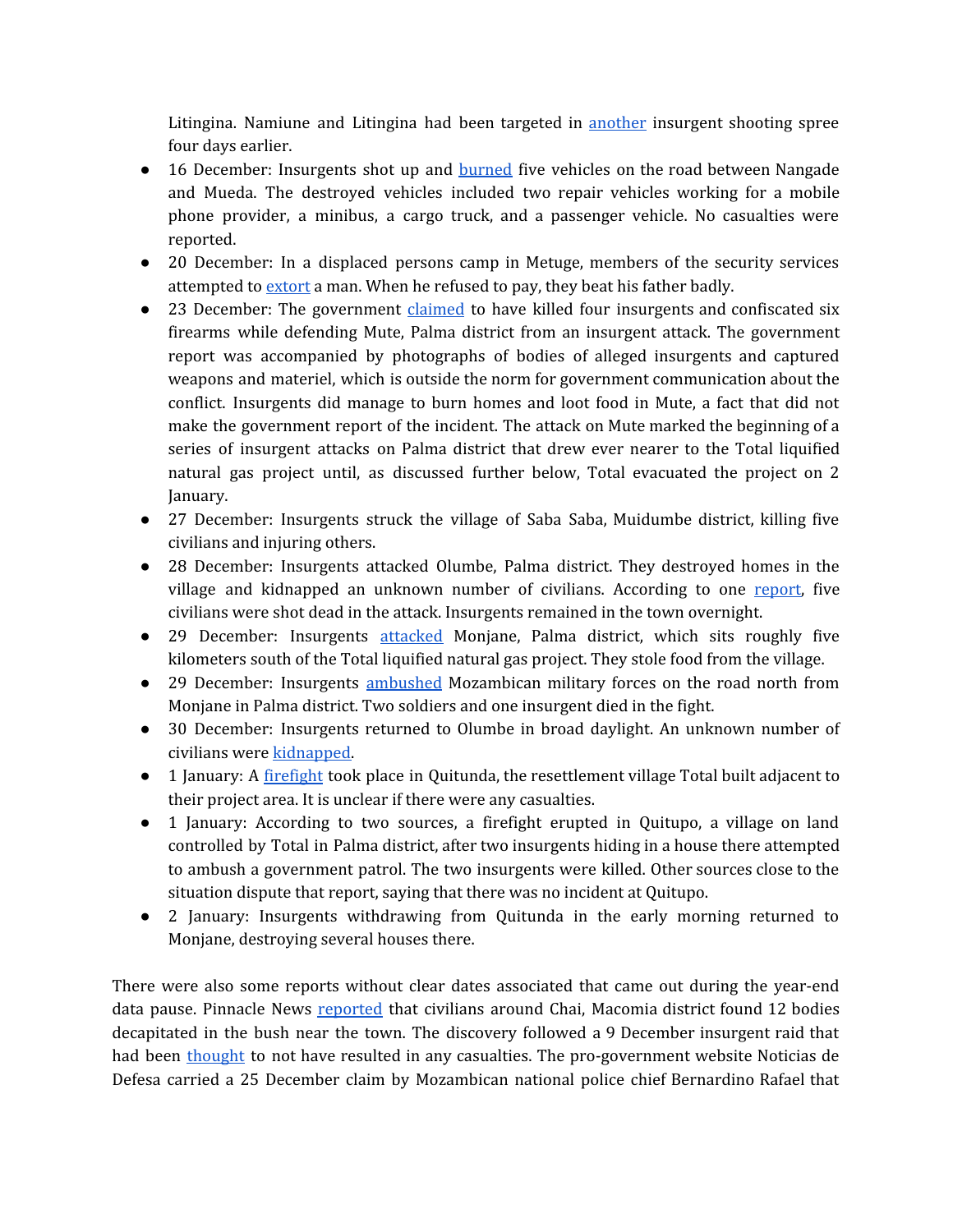police operations based out of Macomia had killed 37 insurgents, recovered 21 firearms, and destroyed insurgent vehicles over an indeterminate period preceding his speech.

### **Incident Focus: Eugenio Mussa**

Mozambican president Filipe Nyusi made a change at the top of the security force hierarchy in the new year, *[unveiling](https://cddmoz.org/wp-content/uploads/2021/01/NEW-APPROACH-TO-THE-CONFLICT_-Armed-Forces-begin-to-gain-visibility-in-the-operational-command-in-Cabo-Delgado.pdf)* Mozambican Army General Eugenio Mussa as the new commander of the Northern Operational Command Post — the Mueda base that is the government's campaign headquarters at this point in the conflict. The base had previously been under police control, in the person of national police chief Bernadino Rafael. Mussa has since also been [named](https://cddmoz.org/wp-content/uploads/2021/01/CORRIDA-CONTRA-O-TEMPO-PARA-CONTER-A-INSURGENCIA-_-Nyusi-faz-mexidas-na-Defesa-e-promove-Eugenio-Mussa-para-Chefe-do-Estado-Maior-General-das-FADM.pdf) as the Chief of Staff of the Mozambican military.

Mussa's appointment is notable for two reasons. The first is that it is a major blow in favor of the military in its interservice rivalry with the police. Since the end of Mozambique's civil war in 1992, when the military became a politically integrated force with Renamo and Frelimo officers sharing leadership positions, the police have been the government's counterinsurgents of choice. Police took the lead in operations against Renamo in the 2013-2016 conflict, and in operations against the Renamo Military Junta since then. The military, by contrast, remained small and under-resourced in the post-civil war era, as the country faced few foreign threats and Frelimo leadership was reluctant to hand Renamo officers significant combat power. Yet, after three years of police leading the government's counterinsurgency effort in Cabo Delgado with little to show for it, it seems that Nyusi has decided to, if not reverse the statuses of the two services, at least begin to redress some of the imbalances between the two. Mussa, for example, on 6 January [became](https://cddmoz.org/wp-content/uploads/2021/01/NEW-APPROACH-TO-THE-CONFLICT_-Armed-Forces-begin-to-gain-visibility-in-the-operational-command-in-Cabo-Delgado.pdf) only the second high-level uniformed official after Rafael to speak to the media about the counterinsurgency effort in Cabo Delgado. Mussa also [accompanied](https://cddmoz.org/wp-content/uploads/2021/01/CORRIDA-CONTRA-O-TEMPO-PARA-CONTER-A-INSURGENCIA-_-Nyusi-faz-mexidas-na-Defesa-e-promove-Eugenio-Mussa-para-Chefe-do-Estado-Maior-General-das-FADM.pdf) Nyusi on an 11 January trip to Tanzania for meetings with Tanzanian president John Magufuli.

The second reason Mussa's appointment bears mention is that it marks a growing assertion of control by Nyusi over strategic decisions in Cabo Delgado. Before he was president, Nyusi headed the defense ministry, which oversees the military. In that position, he would have worked closely with Mussa, who was [named](https://verdade.co.mz/empossado-novo-chefe-do-estado-maior-do-ramo-do-exercito/) army commander in 2012, as well as with Mussa's subordinate at the time, then-Army Chief of Staff General Bertolino Jeremias Capitine. Nyusi has reunited the two, promoting Capitine to make him Deputy Chief of Staff of the military. Since 2012, Nyusi has kept Mussa close, first [appointing](https://clubofmozambique.com/news/reconciliation-in-armed-forces-a-great-victory-president-nyusi/) him head of Mozambique's Civic Service shortly after taking office as president, and then giving him a crucial role as the government's [representative](https://jornalnoticias.co.mz/index.php/2018-05-04-10-20-41/92056-nova-pagina-no-processo-de-pacificacao-do-pais-ddr-ja-esta-em-marcha) to the military affairs commission of the disarmament, demobilization, and reintegration (DDR) process with Renamo. Before the Cabo Delgado conflict broke out, the Renamo-Frelimo peace deal for which the DDR process was the lynchpin seemed to be Nyusi's major legacy in peace and security. A move to turn operational control of the conflict over to a trusted lieutenant suggests that Nyusi will play a more active role going forward in developing counterinsurgency strategy.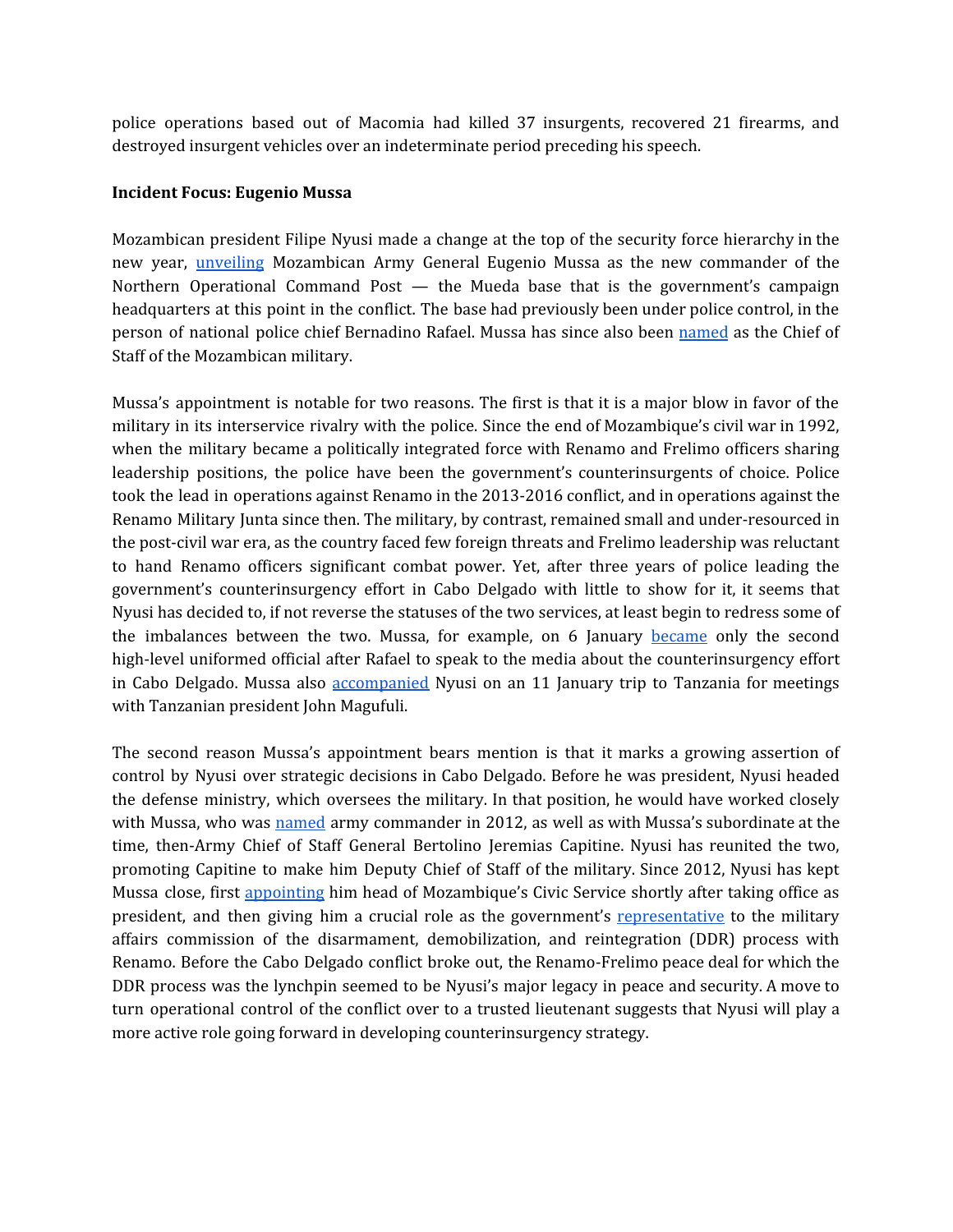#### **Government Response**

The holiday season brought no relief for displaced civilians in Cabo Delgado. The humanitarian situation there continues to worsen, and the gap between what is needed to provide for those in need and the resources on hand continues to grow. In Macomia district, where no health centers remain operational, local sources report that 10 people died from a cholera outbreak in the village of Liukwe in December. The district administrator acknowledged the outbreak, but claimed only six had died. The disease has also [appeared](https://opais.co.mz/noticia/colera-continua-a-matar-em-cabo-delgado-e-mais-um-distrito-regista-surto) in Montepuez, where one person died and 11 were infected in the last week of December and the first week of January. In Metuge district, the rainy season has caused flooding and muddy conditions in displaced person camps. No reports of sickness as a result of the conditions have yet emerged, but images of civilians in the camps immiserated by predictable weather patterns underline how much effort is still required to give displaced populations sustainable lives outside the conflict zone.

That cause will become markedly more difficult in the coming months if further funding is not delivered to the international organizations that have played the largest role in humanitarian support so far. The World Food Programme **[announced](https://www.wfp.org/news/wfp-provides-food-assistance-four-hundred-thousand-affected-conflict-cabo-delgado-despite)** on 6 January that it faces a \$108 million funding shortfall for 2021, having secured only \$24.4 million by the end of 2020. WFP provides food for over 400,000 people affected by the conflict in Cabo Delgado, covering up to 81% of their daily caloric needs. As a result of the funding shortfall, WFP warned, food distribution could be severely curtailed as early as the end of March. If the needed funds from international donors materialize, however, WFP is on track to expand their programming to reach 750,000 conflict-affected people per month.

Demands to participate in government-backed militias opposing the insurgency continued in the holiday season. On 25 December, residents of Macomia asked Rafael to issue them weapons and allow them to join a local militia. Rafael demurred, saying that he would leave it up to the local police commander to decide who would be allowed into militia ranks. The episode is yet more evidence of the tight relationship between militias and the police, particularly in Macomia, Muidumbe, and Mueda districts. In areas where police are the main government force on hand, they are the main organizers and utilizers of local militias.

The ongoing conflict and grim humanitarian situation was one of the reasons cited by Carta de Moçambique editor and prominent Mozambican civil society member Marcelo Mosse in a 4 January [editorial](https://cartamz.com/index.php/politica/item/6911-carta-ao-leitor-vamos-adiar-a-exploracao-do-gas-do-rovuma) calling for an indefinite pause on liquified natural gas developments in Cabo Delgado. Mosse wrote that the "exploitation of gas under current conditions does not serve Mozambicans," pointing to the conflict, COVID-19 outbreaks associated with the projects, and the economic and environmental degradation Cabo Delgado has suffered. Mosse's position is not widely held, and many still see the economic potential in pushing ahead with the LNG projects. Yet, to have someone of Mosse's stature publicly arguing for keeping the gas in the ground — an unthinkable position in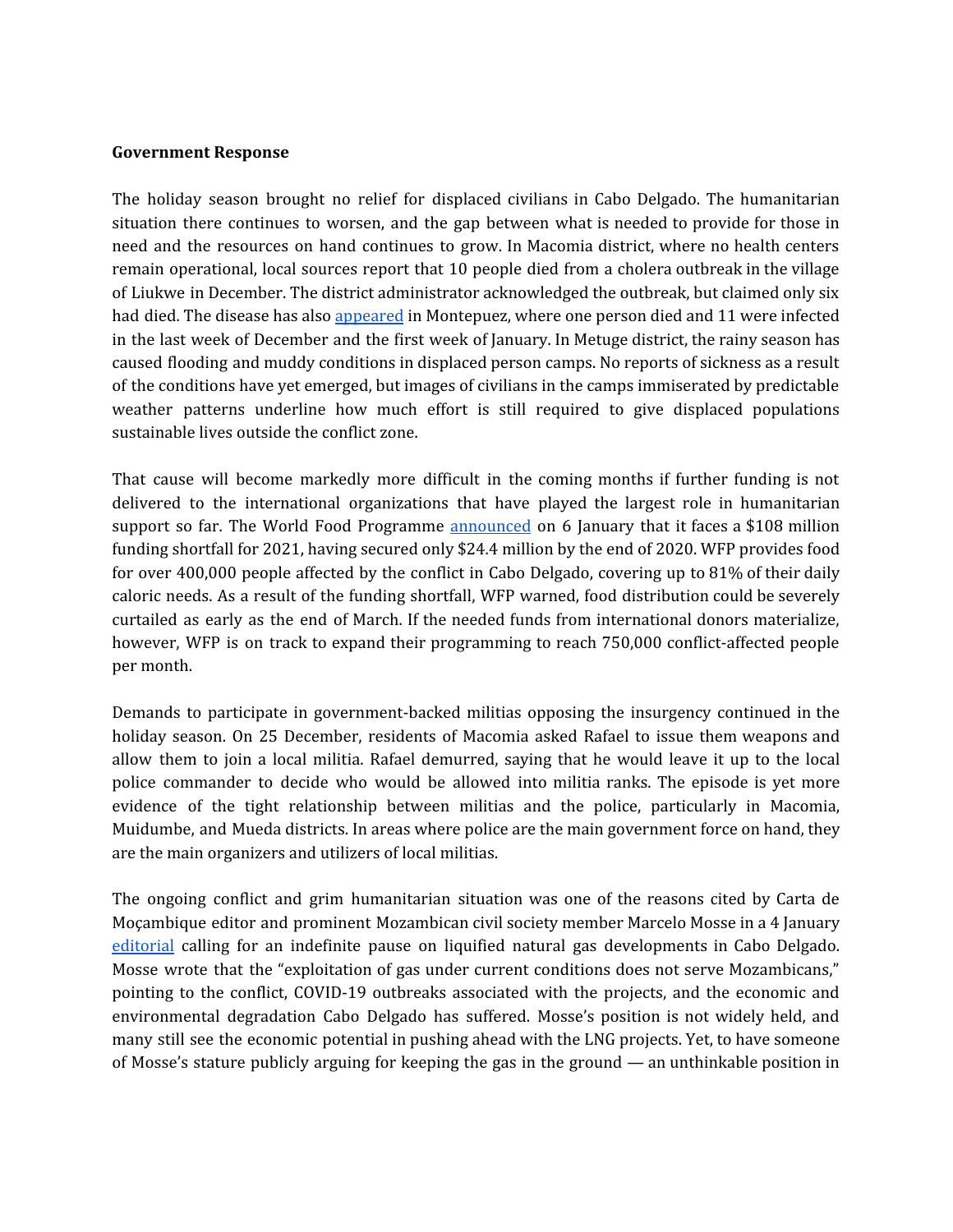the Mozambican political mainstream a few years ago — is a measure of how the situation in Cabo Delgado has changed political calculations in Mozambique as a whole.

Mozambican Defense Minister Jaime Neto also made a bold statement recently, [claiming](https://www.rtp.pt/noticias/mundo/marinha-de-guerra-reforcou-fiscalizacao-no-porto-de-mocimboa-da-praia_n1287523) to reporters on 6 January that the port facility at Mocimboa da Praia is "not still in enemy hands." Neto did not go so far as to say that the government now controls the port — it does not — but said that the Mozambican navy has improved its capacity to surveil the port. Increased surveillance capacity, however, is a far cry from Rafael's [rumored](https://twitter.com/TomBowk/status/1341366316926562305/photo/1) pledge to retake Mocimboa da Praia by Christmas.

The government's lack of progress in retaking Mocimboa da Praia, as well as fighting in Quitunda and possibly Quitupo, doubtlessly contributed to Total's decision to [suspend](https://zitamar.com/total-suspends-construction-at-mozambique-lng-as-fighting-reaches-project-perimeter/) work on its LNG project and evacuate its workers from the project site in early January. The day after the engagement at Quitunda, which sits less than a kilometer from the company's fenced-off construction area on the Afungi peninsula, Total sent five flights full of employees away from the project site. The move is a vote of no confidence in a security [agreement](https://acleddata.com/2020/08/25/cabo-ligado-weekly-17-23-august-2020/) Total made with the government in August, in which it agreed to provide funding and logistical support for a Joint Task Force of Mozambican government troops who would be charged with protecting the project. Suspending work gives Total huge leverage over the Mozambican government to renegotiate the agreement, since, as hopes for a prompt Final Investment Decision from ExxonMobil have [faded,](https://www.reuters.com/article/exxonmobil-mozambique-lng/exclusive-exxon-and-total-in-talks-over-mozambique-lng-resource-sharing-deal-sources-idINL8N2IB2P0) Total has become the government's best short-term hope of realizing the promised major economic gains from the discovery of natural gas in Cabo Delgado. How Total will use that leverage is not yet clear, but the company will be a major player in deciding the shape of the government's security policy going forward.

On the international front, both Portuguese and US officials made gestures toward increased military cooperation with Mozambique. Portuguese Defense Minister João Cravinho told reporters that while no definite plans have been made, he [expects](https://www.tsf.pt/portugal/politica/defesa-preve-reforco-da-cooperacao-militar-com-mocambique-no-1-semestre-13199735.html) that Portuguese forces will significantly increase the amount of training they provide their Mozambican counterparts by the end of June 2021. Talks are ongoing between Cravinho's ministry and the Mozambican defense ministry to work out the details.

On 8 January, high-ranking Pentagon official Anthony Tata traveled to Maputo, where he met with Neto and Mozambican interior minister Amade Miquidade. Tata's trip follows a [visit](https://acleddata.com/2020/12/08/cabo-ligado-weekly-30-november-6-december/) from US Counterterrorism Coordinator Nathan Sales in December. According to the meeting [readout,](https://www.defense.gov/Newsroom/Releases/Release/Article/2467246/readout-of-pdo-under-secretary-of-defense-for-policy-anthony-tata-meetings-with/) Tata "discussed potential Defense Department training for the Mozambique military to improve its capability to defeat ISIS and bring stability to the region" and urged the Mozambican government to develop a wish list of equipment the US might be able to provide. Tata has since [resigned](https://www.politico.com/news/2021/01/14/biden-defense-secretary-austin-norquist-459321) his Pentagon post ahead of the incoming Biden administration naming a replacement, but his visit establishes a precedent for high-level Defense Department attention to Mozambique that the Biden administration may be loath to overturn.

*Note: There is often a lack of consensus over the spellings of place names in Mozambique. We endeavor to be consistent within Cabo Ligado publications, but be aware that alternative spellings exist and may appear in other publications.*